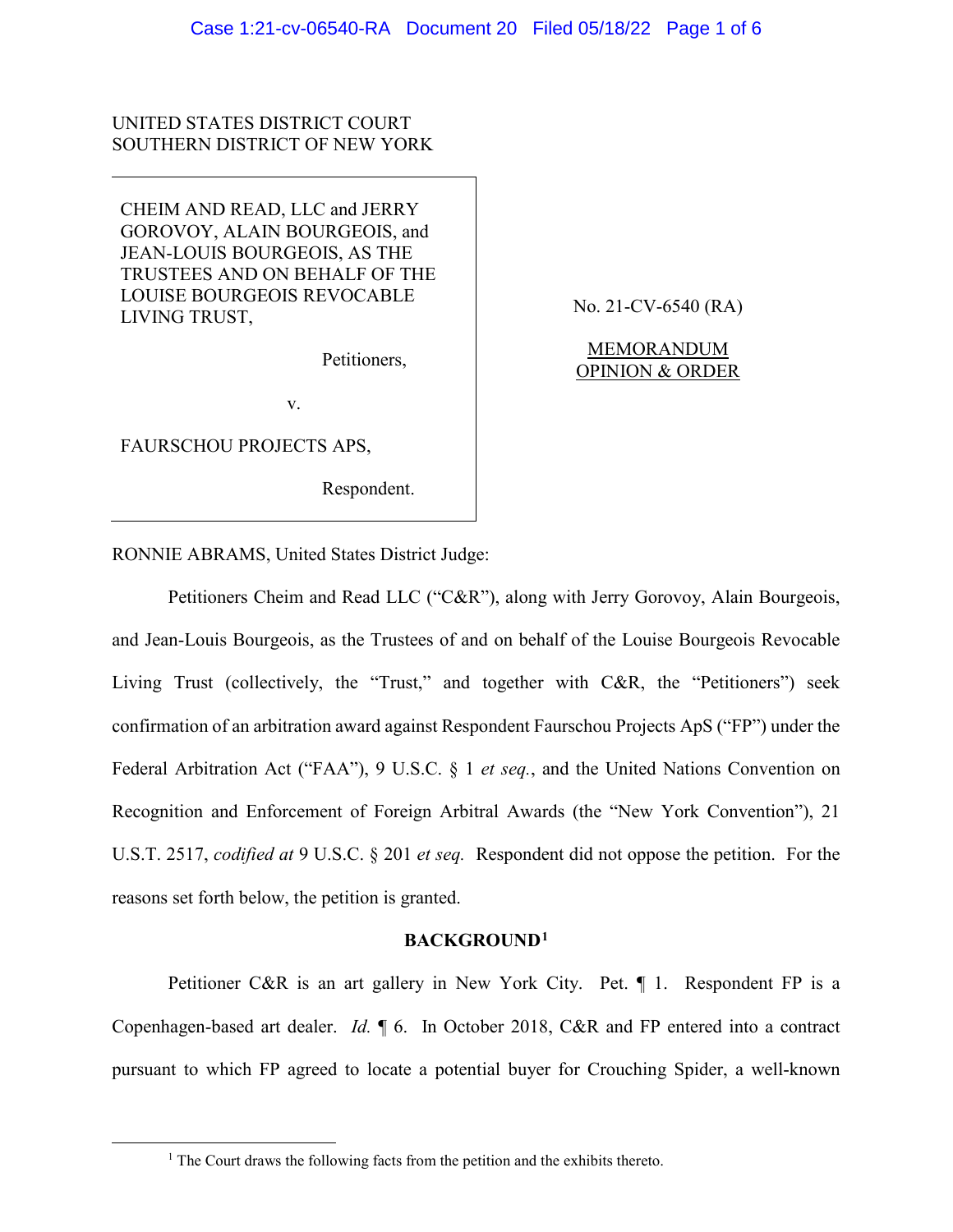### Case 1:21-cv-06540-RA Document 20 Filed 05/18/22 Page 2 of 6

sculpture by the artist Louise Bourgeois, and introduce that buyer to C&R (the "Agreement"). *Id.* ¶ 10; Gu Decl. Ex. 2. At the time, Crouching Spider was owned by the Louise Bourgeois Revocable Trust. *Id.* The Trust did not know about, and was not a party to, the Agreement. *Id.* 

In October 2018, FP provided the name of a potential buyer to C&R, and C&R in turn forwarded the information to the Trust.<sup>[2](#page-1-0)</sup> *Id*.  $\parallel$  12. The Trust, however, had long known of the buyer's interest in purchasing Crouching Spider and had already rejected the buyer's prior offers. *Id.* ¶ 13. It once again declined to sell Crouching Spider to the buyer. *Id.* In April 2019, a trustee of the Trust agreed to meet with the buyer in person for the first time. *Id.* ¶ 14. This meeting was arranged by a third-party gallery, with no involvement on the part of C&R or FP. *Id.* After the meeting, the Trust changed its mind and decided to sell Crouching Spider to the buyer through the third-party gallery. *Id.* ¶ 15. Neither C&R nor FP played any role in this sale. *Id.* ¶ 16.

In February 2020, FP commenced an arbitration proceeding against C&R and the Trust pursuant to the dispute resolution process clause of the Agreement. *Id.* ¶ 17. FP asserted contractual, fraud, and equitable claims against C&R and the Trust and claimed that it was entitled to \$1.8 million in compensatory damages—equivalent to the commission it alleges it should have received for facilitating the sale of Crouching Spider to the buyer. *Id.* ¶ 18. The Honorable Theodore H. Katz was appointed as the arbitrator for the dispute. *Id.* ¶ 19. The parties engaged in extensive discovery and exchanged over 3000 pages of documents. *Id.* ¶ 21. In December 2020, Judge Katz held a four-day hearing, during which four fact witnesses and two expert witnesses were examined. *Id.* ¶ 23. The parties submitted both pre-hearing and post-hearing memoranda of law. *Id.* ¶¶ 22, 24. In June 2021, Judge Katz issued a 62-page decision, finding in favor of

<span id="page-1-0"></span><sup>&</sup>lt;sup>2</sup> The buyer's name is redacted in the materials submitted in support of this petition.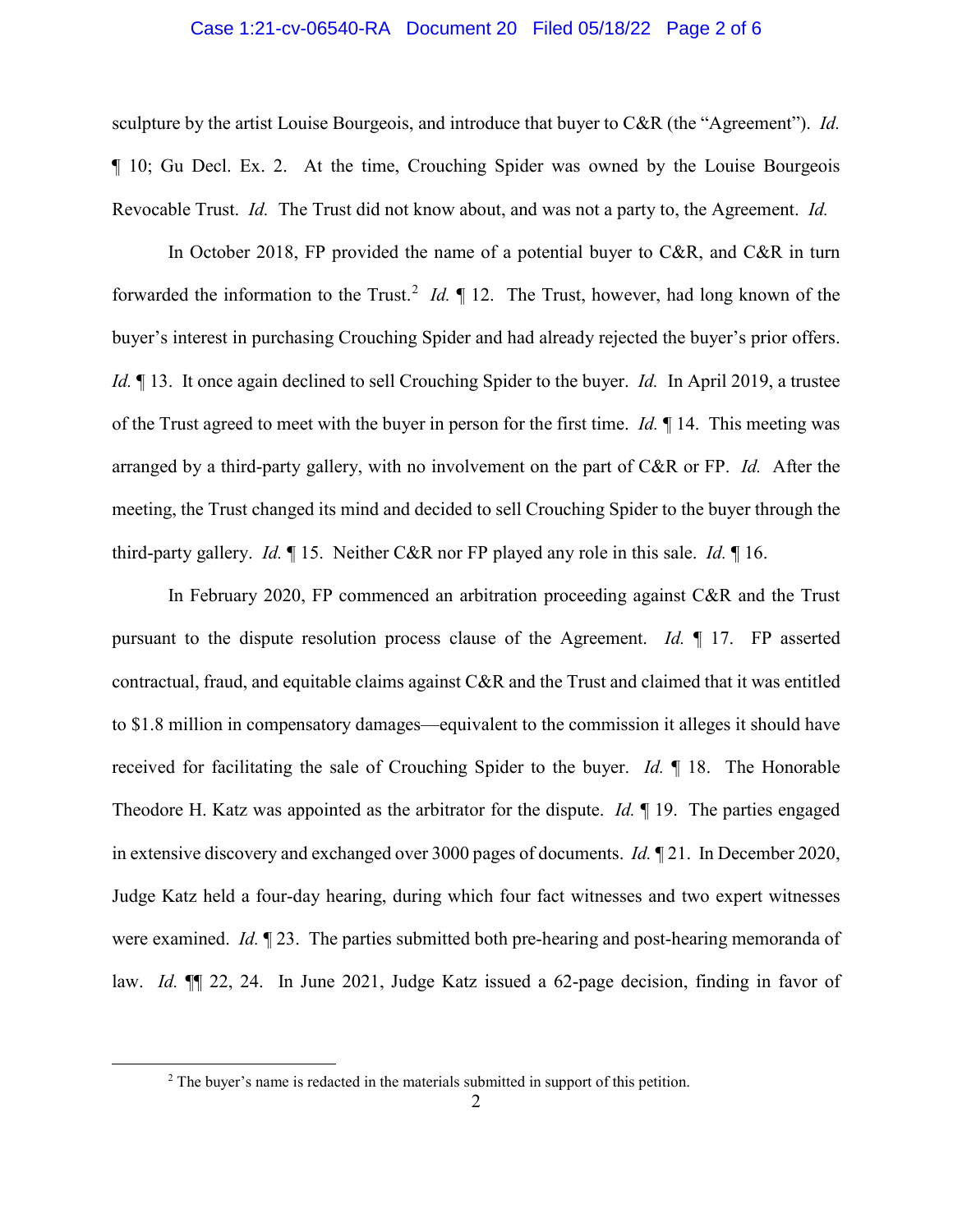## Case 1:21-cv-06540-RA Document 20 Filed 05/18/22 Page 3 of 6

Petitioners and awarding them \$935,983.25 (\$617,158.76 to C&R and \$318,824.49 to the Trust) in attorneys' fees and expenses, as the prevailing parties (the "Award"). *Id.* ¶¶ 26-27; Gu Decl. Ex. 1.

On August 3, 2021, Petitioners filed this petition, seeking an order confirming the Award and entering judgment against Respondent in the amount of \$935,983.25. According to a certificate of service filed by Petitioners' counsel, Respondent was personally served with the petition on October 29, 2021. *See* Dkt. 17. The Court directed Respondent to file any opposition by December 22, 2021. That order was served on Respondent via both email and personal service. *See* Dkt. 19. Respondent has not opposed the petition.

# **LEGAL STANDARD[3](#page-2-0)**

"Because arbitration awards are not self-enforcing, they must be given force and effect by being converted to judicial orders by courts." *D.H. Blair & Co. v. Gottdiener*, 462 F.3d 95, 104 (2d Cir. 2006). Confirming an arbitration award is generally no more than "a summary proceeding that merely makes what is already a final arbitration award a judgment of the court." *Citigroup, Inc. v. Abu Dhabi Inv. Auth.*, 776 F.3d 126, 132 (2d Cir. 2015).

The instant petition is governed by the FAA and the New York Convention, which applies to "agreements that are commercial and . . . not entirely between citizens of the United States," such as the contract here. *Republic of Ecuador v. Chevron Corp.*, 638 F.3d 384, 391 (2d Cir. 2011). "The FAA and the New York Convention work in tandem, and they have overlapping coverage to the extent that they do not conflict." *Scandinavian Reinsurance Co. v. St. Paul Fire & Marine Ins. Co.*, 668 F.3d 60, 71 (2d Cir. 2012). "The [FAA] implements the New York

<span id="page-2-0"></span> <sup>3</sup> Unless otherwise indicated, case quotations omit all internal citations, quotations, footnotes, and alterations.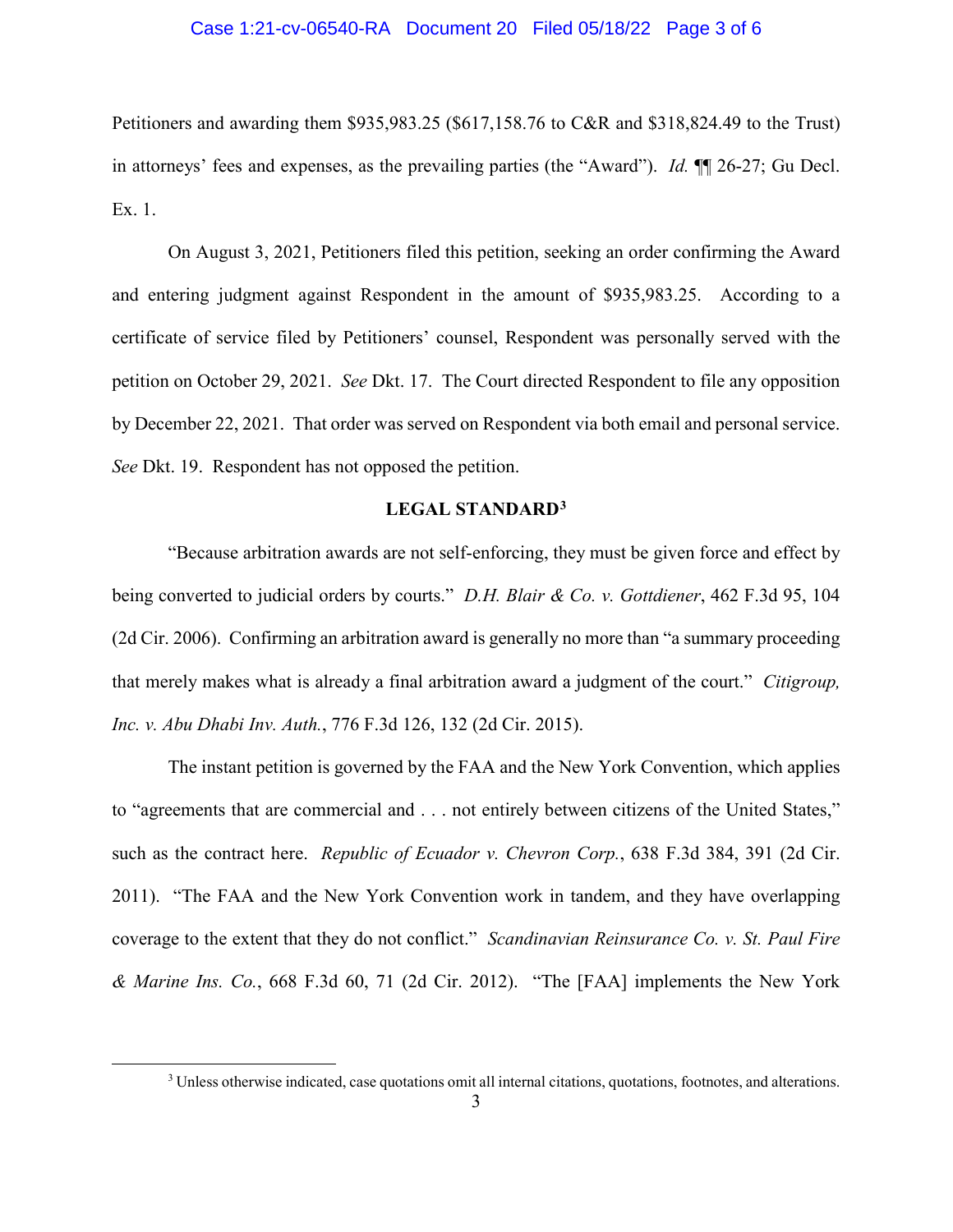## Case 1:21-cv-06540-RA Document 20 Filed 05/18/22 Page 4 of 6

Convention and brings with it a national policy favoring arbitration of claims that parties contract to settle in that manner*." Republic of Ecuador*, 638 F.3d at 391. Under the New York Convention, any party to the arbitration may apply for a court order confirming the award, which the court "shall confirm . . . unless it finds one of the grounds for refusal or deferral of recognition or enforcement of the award" under the Convention. 9 U.S.C. § 207; *see also* 9 U.S.C. § 9 ("The court must grant such an order unless the award is vacated, modified, or corrected."). "The burden of proof necessary to avoid confirmation of an arbitration award is very high," and the award should be enforced "as long as there is a barely colorable justification for the outcome reached." *Kolel Beth Yechiel Mechil of Tartikov, Inc. v. YLL Irrevocable Trust*, 729 F.3d 99, 103-04 (2d Cir. 2013).

An unanswered petition to confirm an arbitration award is treated as an unopposed motion for summary judgment. *See D.H. Blair & Co.*, 462 F.3d at 109-10. Summary judgment is appropriate where the movant shows "that there is no genuine dispute as to any material fact and the movant is entitled to judgment as a matter of law." Fed. R. Civ. P. 56(a).

#### **DISCUSSION**

Petitioners argue that they are entitled to confirmation of the Award. Because there is no material issue of fact in dispute to preclude enforcement of the Award, the Court agrees.

First, Petitioners have presented undisputed evidence that arbitration was appropriate in this case. In relevant part, the Agreement provides:

[I]n the unlikely event of a dispute between the parties, the parties agree that any and all disputes, claims or controversies arising out of or relating to this Agreement shall be confidentially submitted to Judicial Arbitration and Mediation Services, Inc. ("JAMS") or its successor, for mediation, and if the matter is not resolved through mediation, then it shall be submitted to JAMS, or its successor, for final and binding arbitration in New York City pursuant to its Streamlined Arbitration rules and Procedures.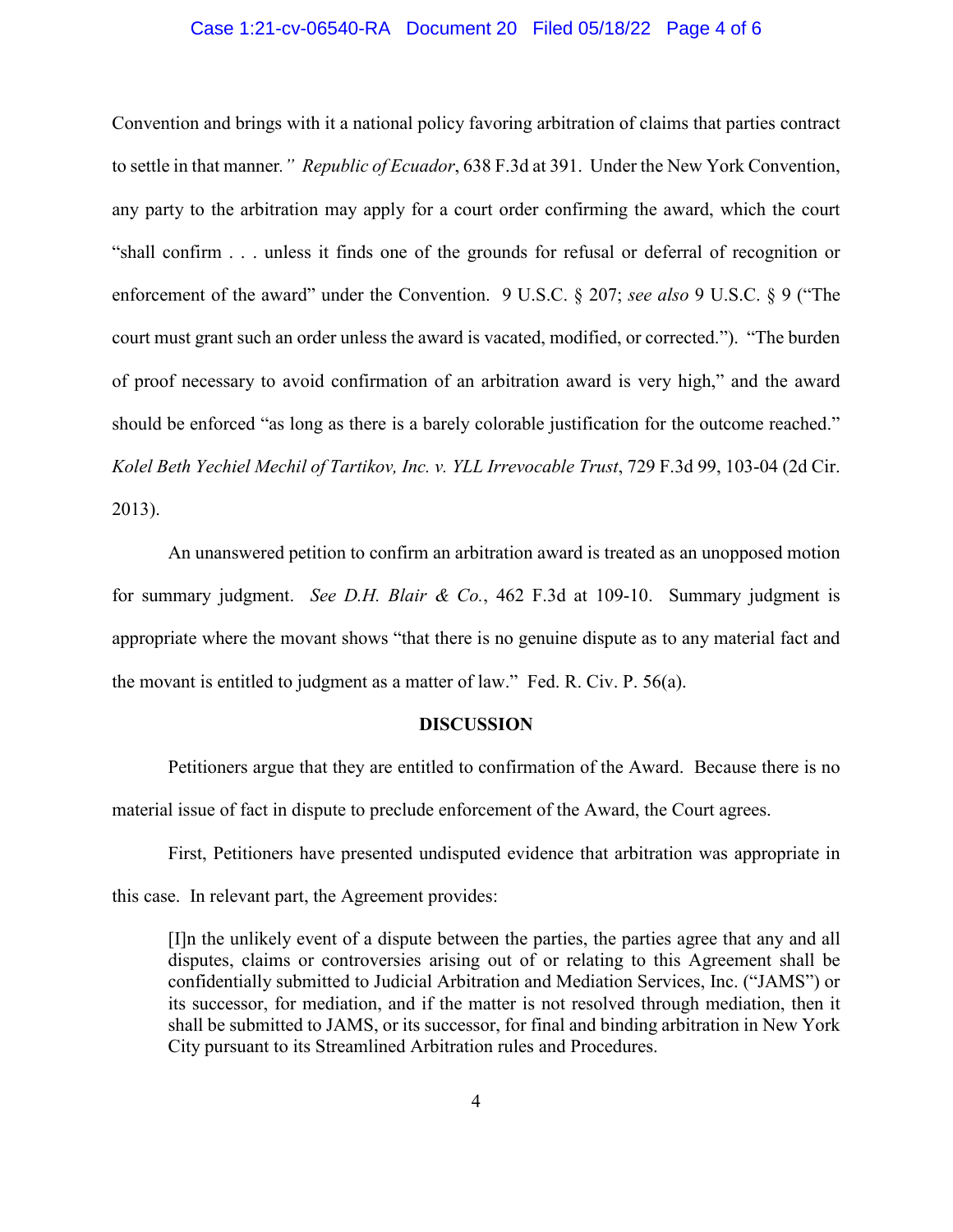## Case 1:21-cv-06540-RA Document 20 Filed 05/18/22 Page 5 of 6

Gu Decl. Ex. 2 at 3. The underlying action was a breach of contract case brought by FP, who claimed that it was entitled to a \$1.8 million commission under the terms of the Agreement for the sale of Crouching Spider. Because such a dispute is plainly one "arising out of or relating to" the Agreement, it falls within the scope of the Agreement's arbitration provision.

Second, there is no dispute that the arbitrator acted within the scope of his authority. The Agreement provides that the arbitrator "shall, in the award, allocate all or part of the costs of arbitration, including the fees of the arbitrator and reasonable attorneys' fees of the prevailing party to the non-prevailing party." Gu Decl. Ex. 2 at 3. Petitioners have thus presented undisputed evidence, including the Agreement and the Award itself, that the arbitrator's remedy was appropriate under the terms of the Agreement.

Third, Petitioners have submitted evidence demonstrating that Respondent participated in the arbitration proceeding and was given a full and fair opportunity to present arguments and defenses. The arbitration process lasted over a year, during which time the parties engaged in extensive discovery and submitted both pre- and post-hearing memoranda of law. The arbitration hearing itself took place across four days and involved the examination of four fact witnesses and two expert witnesses. And the process culminated in a 62-page opinion issued by Judge Katz, who thoroughly and thoughtfully detailed his factual findings and laid out his legal reasoning. In short, there is more than a "barely colorable justification for the outcome reached." *Kolel Beth Yechiel Mechil of Tartikov, Inc.*, 729 F.3d at 103-04.

The evidence submitted by Petitioners satisfies their burden of demonstrating entitlement to judgment as a matter of law. *See D.H. Blair*, 462 F.3d at 110. Accordingly, the Court confirms the Award in favor of Petitioners.